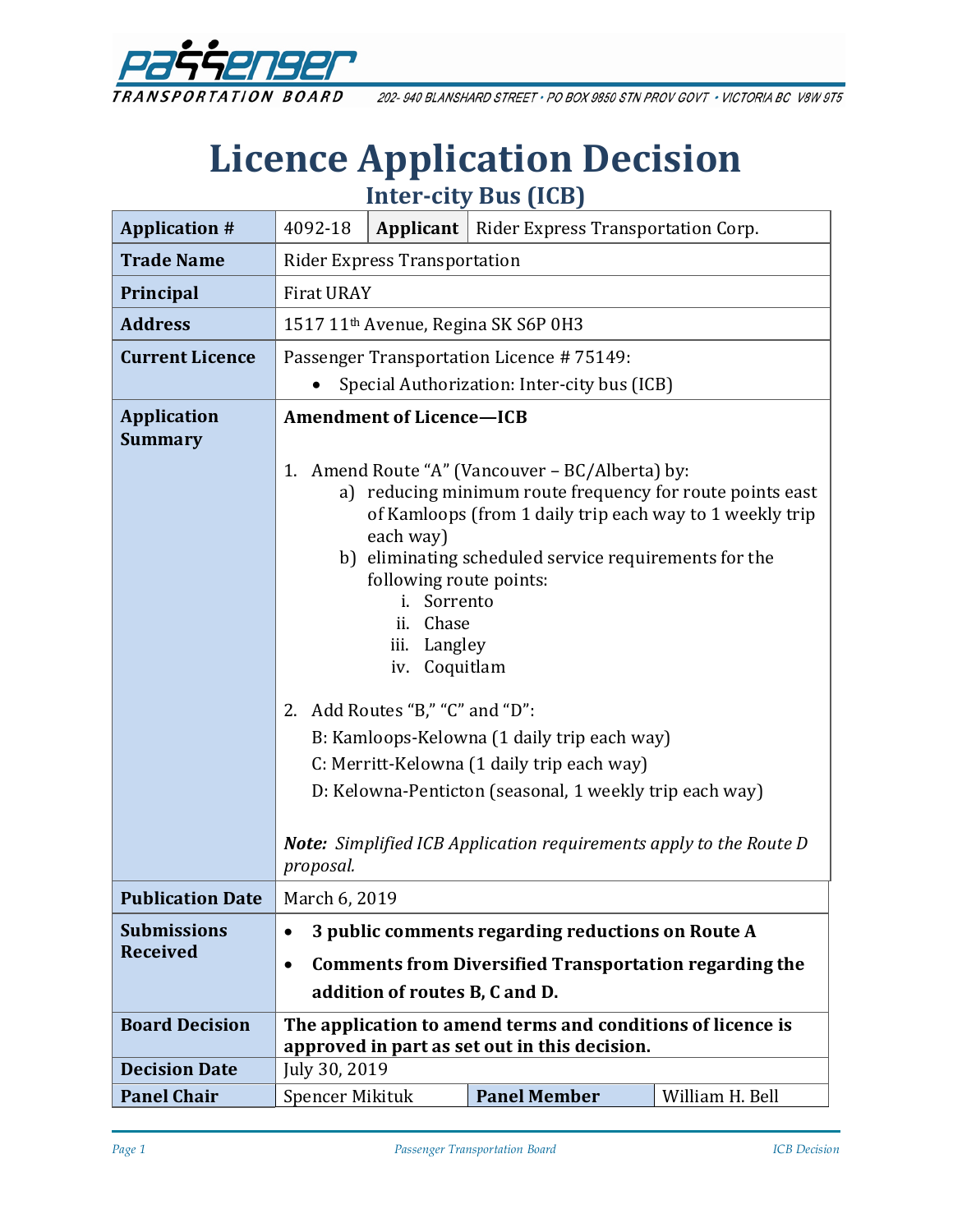# **I. Introduction**

On October 12, 2018, the Passenger Transportation Board approved Application 2712-18 from Rider Express Transportation Corp. (Rider) to operate between Vancouver and the BC/Alberta border (at Highway 1) for a minimum of 1 trip per day. The licensee is applying now to reduce the minimum route frequency on the Kamloops – Alberta portion of the route, and to eliminate 4 route stops on the route as a whole. It also seeks to add 3 new routes that connect with Kelowna. More details are provided below.

#### **Route A**

Route A serves a minimum of 14 communities from Vancouver to the BC/Alberta border along corridors that include Highways 1 and 5:

• Golden

• Sicamous

• Salmon Arm

- Chase
- Revelstoke
- Kamloops
- Merritt
	- Hope
- Sorrento
	- Chilliwack
- Abbotsford
- Langley
- Coquitlam
- Vancouver

The minimum route frequency for the route is 1 trip per day in each direction. The applicant seeks to reduce service to 1 trip per week in each direction for service east of Kamloops. It also seeks to eliminate the following 4 required stops on the route:

- Sorrento • Langley • Coquitlam
- Chase

The current route is shown in the map in Figure 1, although the map does not identify all route points listed in the applicant's licence.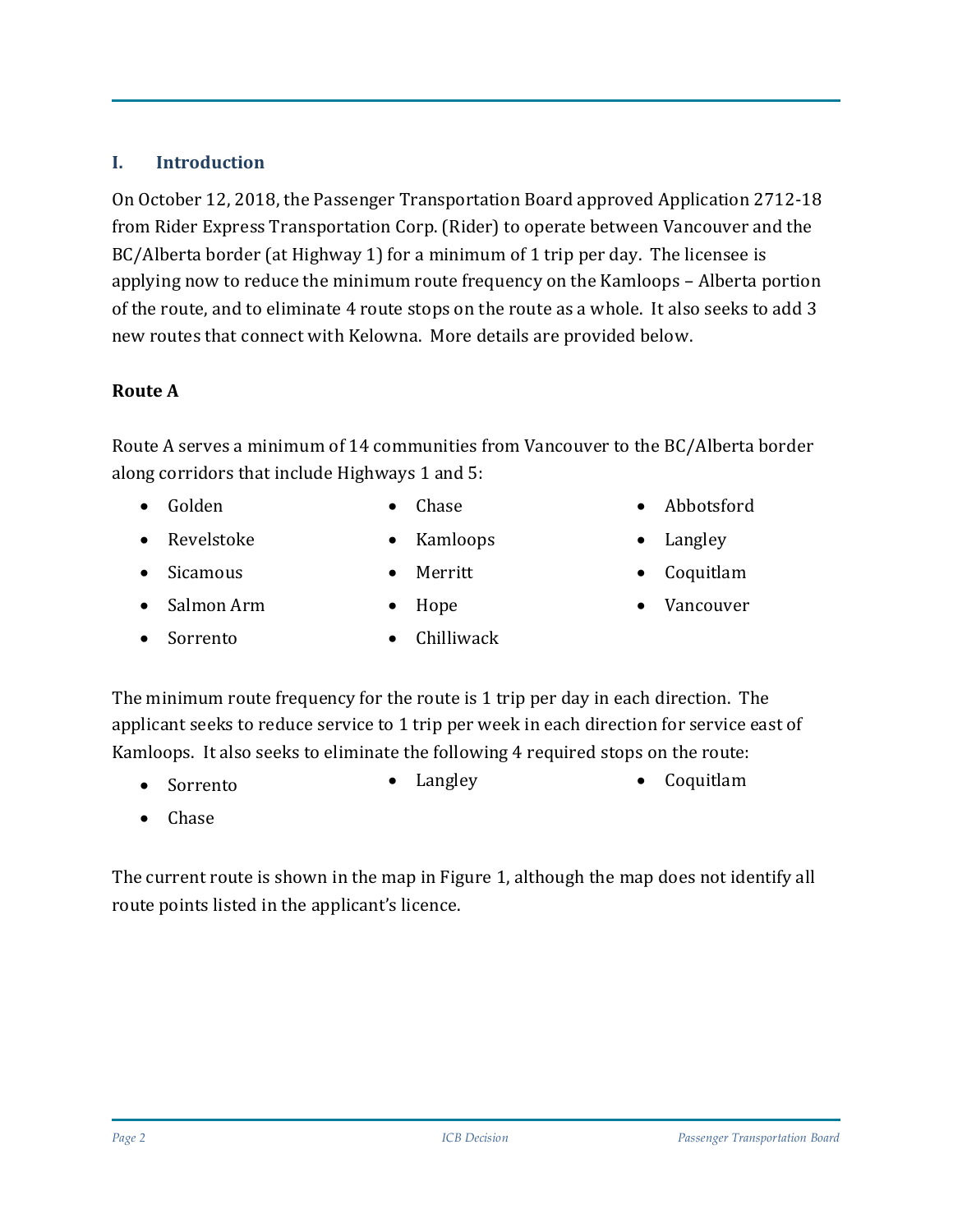

#### **Figure 1: Route A (Vancouver – BC/Alberta Border)**

#### **Route B**

The applicant proposes the addition of Route B to operate at least 1 trip per day in each direction and serve a minimum of 3 communities, as noted below, from Kamloops to Kelowna via Highway 97 (e.g. Monte Creek and Falkland):

• Kamloops • Vernon • Kelowna

A map for the proposed route is shown in Figure 2.



#### **Figure 2: Route B (Kamloops – Kelowna)**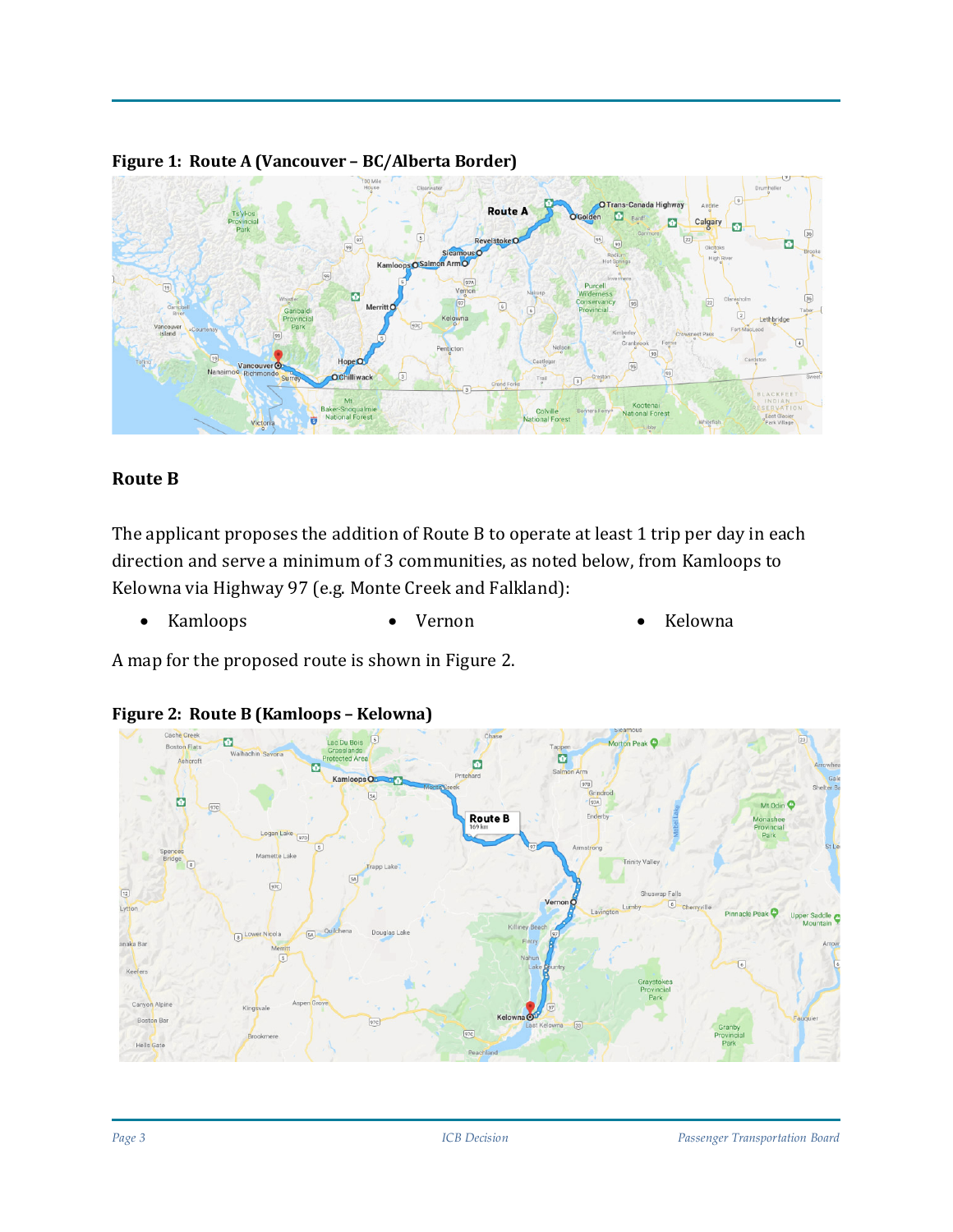#### **Route C**

Route C is proposed with an operation of at least 1 trip per day in each direction and service, at a minimum, to the 2 terminating points on the route (Merritt and Kelowna) via the Highway 97C connector. A map for the proposed route is shown in Figure 3.





#### **Route D**

Route D is proposed to operate at least one trip per week in each direction as a seasonal service (at a minimum, between April 15 and October 15) with service, at a minimum, to the 2 terminating points on the route (Kelowna – Penticton) along Highway 97. A map for the proposed route is shown in Figure 4 below.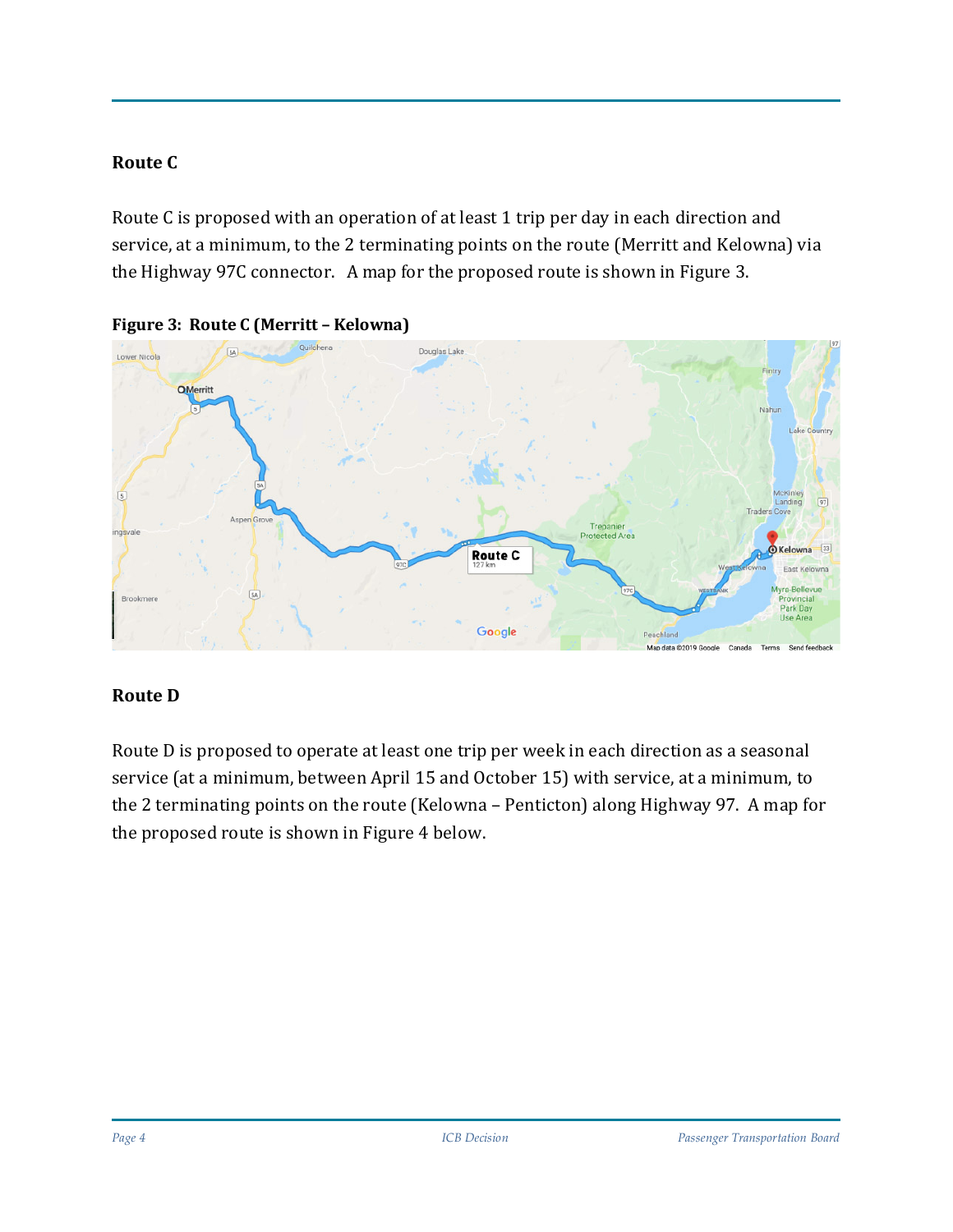

**Figure 4: Route D (Kelowna - Penticton)**

# **II. Jurisdiction and Proceedings**

This application is made under *the Passenger Transportation Act* (the "PT Act"). The PT Act regulates the licensing and operation of commercial passenger transportation vehicles in BC.

Under the PT Act, the Passenger Transportation Board (the "Board") makes decisions on applications to operate inter-city buses. The Board has the authority to consider and approve applications for new licences as well as applications from existing licensees to change routes and decrease service levels.

The PT Act requires the Board to consider public need, applicant fitness and sound economic conditions in the passenger transportation industry before deciding whether to approve an application. The Board may approve an application in whole or in part, or it may refuse an application. For an application or portion of an application proceeding through the simplified ICB process, much of the Board's focus is on applicant fitness.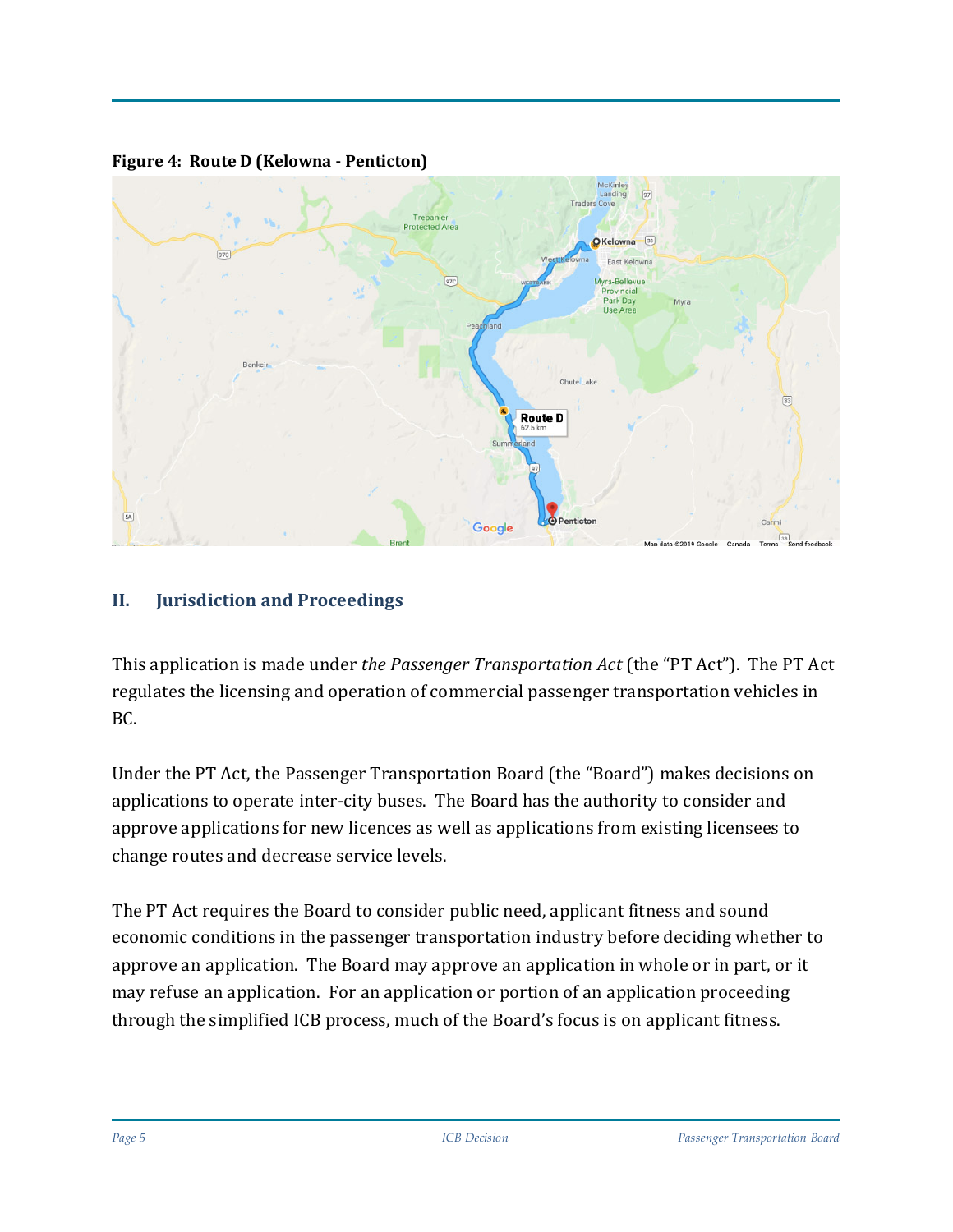The PT Act also allows the Board to, among other things:

- accept evidence and information it considers relevant, necessary, and appropriate, whether or not the information would be admissible in a court of law [Section 15]
- conduct written, electronic or oral hearings as the Board, in its sole discretion, considers appropriate [Section 17]
- require further information from an applicant [Section 27(1)(b)]
- investigate any matter related to an application [Section 27(3)(b)]

Section 26(2) of the PT Act requires the Board to publish the fact and nature of applications, and section 27(3) requires the Board to consider applications and any written submissions it receives as a result of publication. Section 27(5) states that people who make submissions are not entitled to disclosure of further information, unless the Board orders otherwise.

# *Procedural Matters*

On March 6, 2019, the Board published the application with the applicant's stated rationale for different parts of the application. The application was open for submissions for a 14 day period.

With respect to Route A, the applicant seeks to eliminate 4 required stops and reduce minimum route frequency on the eastern part of the route. Additional public notice requirements apply to the "Route A" part of the application. That is, the Board required that the applicant post notices on its website, email notice to local governments on the route and post notices at offices and terminals on the route. The applicant provided copies of online notices and emails it sent to local governments. These included the villages, towns, districts, cities and a treaty First Nation, but not regional districts. The Board did not receive copies of physical notices posted along the route, and the applicant reported that it does not have its own facilities.

We are conducting this application by way of a written hearing.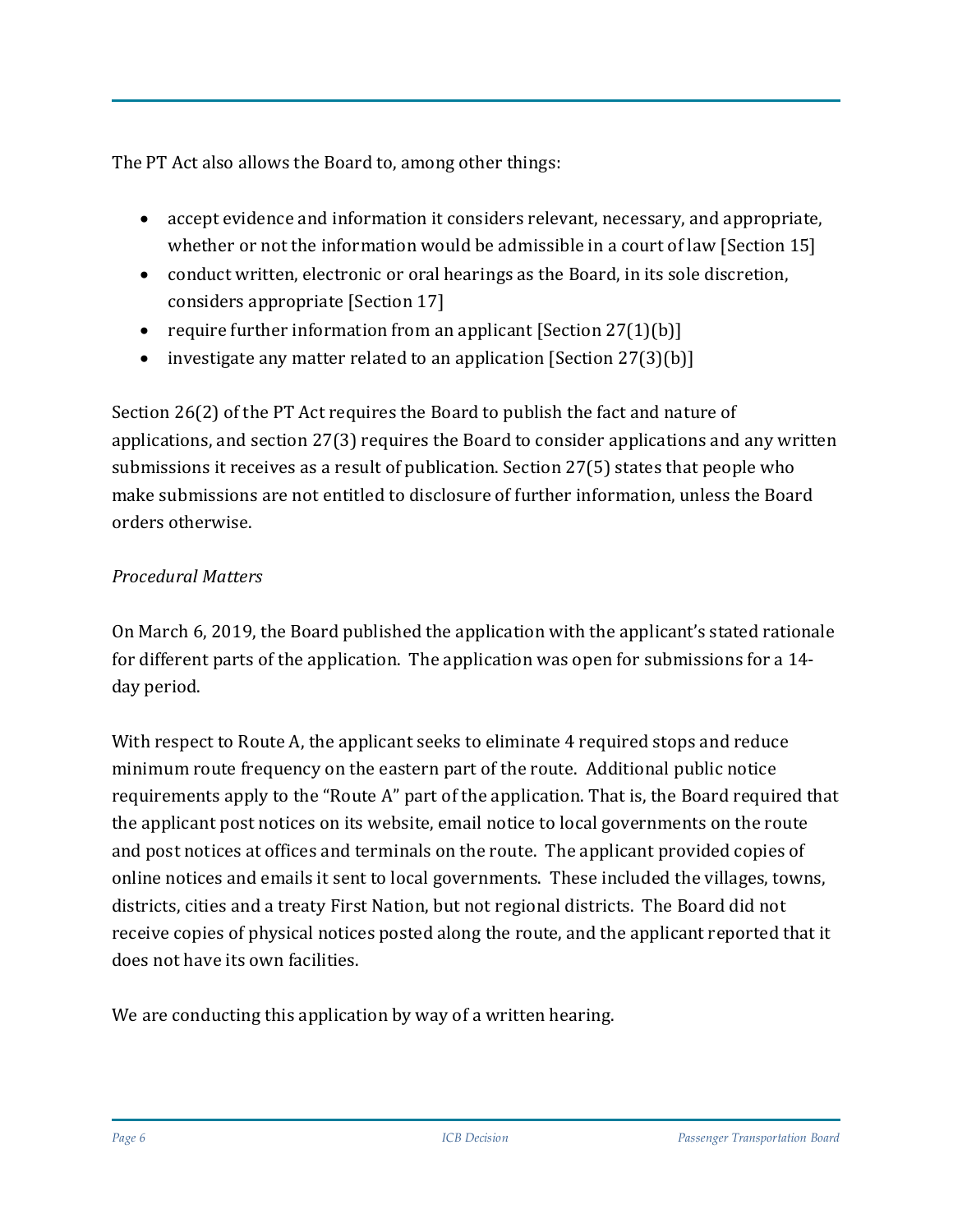# *Late & Supplemental Submissions (Routes A, B, C & D)*

The closing date for submissions was March 20, 2019. The Board received a late submission after this date respecting Route A, and a supplemental submission after this date respecting Routes B, C and D. We considered the Board rules of practice and procedure on late submissions (Rule 15) and supplemental submissions (Rule 16) to determine whether to accept these submissions.

We accepted the late submission received on March 25, 2019, from an individual user of bus services on Route A.

We did not accept the supplemental submission received June 10, 2019, from Diversified Transportation as a supplement to its previous submission respecting Routes B, C and D of March 11, 2019. The Board found that the June 10<sup>th</sup> letter largely duplicated concerns set out in the original submission, did not add new information of relevance to Board considerations, and would not assist us in our decision making.

# *Route D: Simplified Process*

The Kelowna-Penticton corridor that Rider proposes as Route D does not have inter-city bus service and we are considering it based on criteria the Board established for "Simplified ICB Applications".

# *Applicant's Request of May 9, 2019*

On May 9, 2019, the applicant communicated a change in part of its requested changes to Route A. This is noted and discussed in more detail later in the Board's analysis of the evidence.

# **III. Background**

Rider Express is located in Regina, Saskatchewan and has been owned and operated by Firat Uray from October 19, 2017 to present. Rider Express has been operating in Saskatchewan under operating certificate 7979. In British Columbia, Rider has been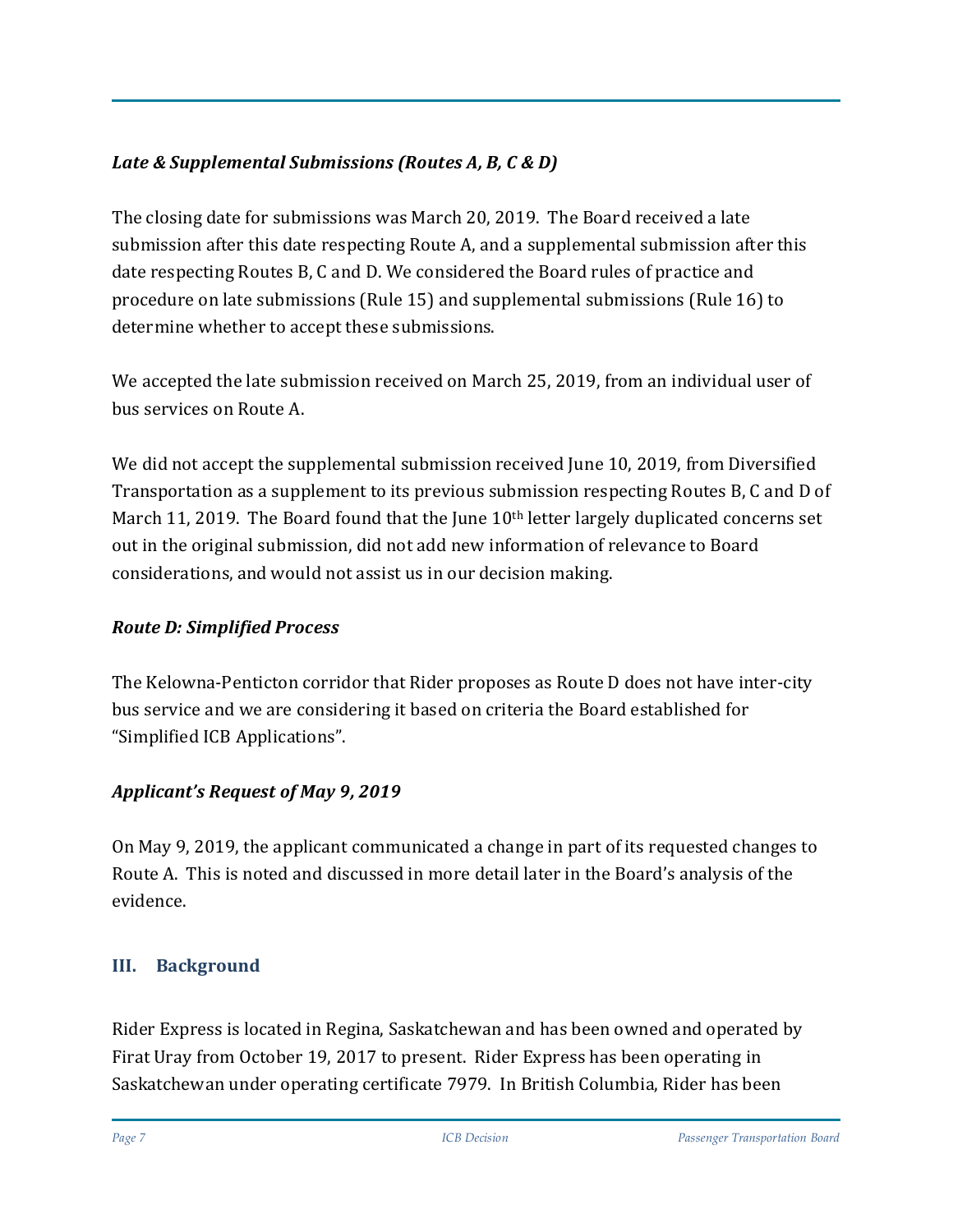operating buses from October 31, 2019 to present under Passenger Transportation Licence #75149 with a Special Authorization Inter-city Bus (ICB).

The applicant submitted requisite forms.

#### **IV. Application Rationale, Submissions and Responses**

#### *(a) Rationale for Application*

The following text was provided by the Applicant:

- *A. Reductions on Route A: Rider Express is reducing frequency between Kamloops and Calgary due to low ridership.*
- *B. Less Profitable Routes: Not all intercity bus routes are as profitable as others. Some even hurt the bottom line. Our ridership on the Calgary-Vancouver route itself has not reached the levels that can justify the service. However, our commitment to expand our network and reach more customers makes us keep our routes. On the other hand, the inability to service more destinations with a larger population could force us to terminate our operations elsewhere. We should be allowed to seek routes that can help us subsidize our less profitable routes.*
- *C. Add Routes B & C: We are planning to provide, as soon as possible, daily services between Kamloops and Kelowna (via Vernon), and between Merritt and Kelowna to increase competition, connectivity and economies of scale (as noted below).*
- *D. Competition: There is a tremendous need for more companies in intercity bus service. We believe in ourselves to bring quality and innovation in the service which will surely benefit the public.*
- *E. Connecting Service: Bus companies add more routes to their network to offer a more complete service where a passenger can reach more destinations without the hassle of changing to a different bus company that may or may not stop at the same locations as the one he/she originally boards. The peace of mind of connecting with ease is a great value that one bus service company can offer. For instance, our passengers who board along the way between Calgary and Kamloops and wants to reach Kelowna*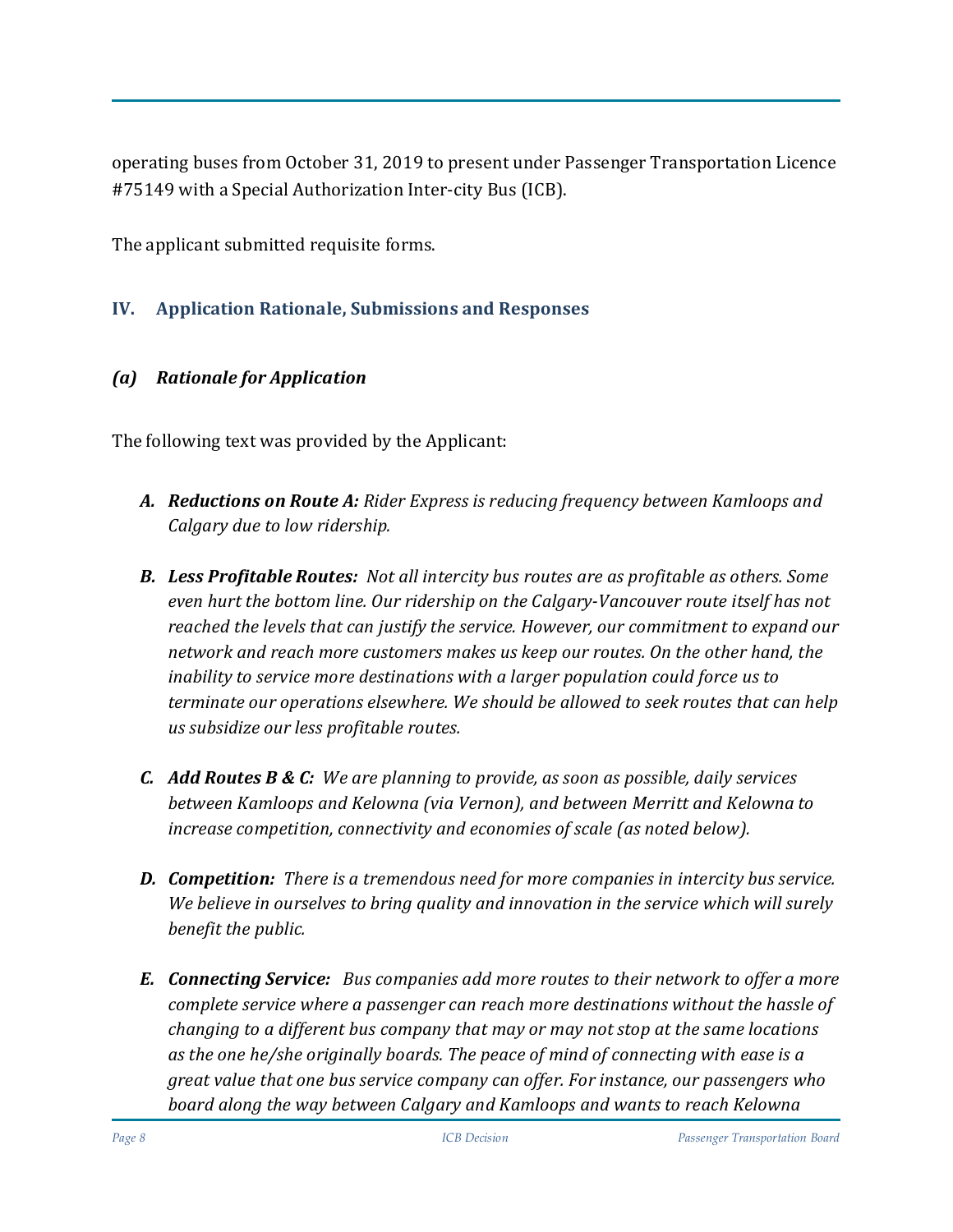*must change their bus. Worse, they may not be able to connect at all if the schedules of the other bus company cannot suit the needs of the passenger.*

- *F. Economies of Scale: Overhead costs of an intercity bus service needs to be spread over many passengers to make it feasible. Overhead costs include rental of passenger waiting rooms/ticketing offices, advertising, staff other than drivers and call center staff, accounting costs, etc. Limiting access to the market could increase costs and force uncompetitive prices. It is crucial to achieve economies of scale to operate efficiently. In some cases, lack of economies of scale could make it prohibitively costly to operate at all.*
- *G. Add Route D: We are planning to start a summer-season service between Kelowna and Penticton and operate it year-round if ridership is high enough. This service is much needed after Greyhound left Western Canada.*

# **(b)** *Submission & Response*

# *Route A*

The Board received 3 submissions that raise concerns and opposition to some changes the applicant proposes to Route A. Two were from bus users, and the third is a Resolution of the Council for the Village of Chase.

The two bus users state that the reduction of frequency from once daily to once weekly:

- is detrimental to communities along the Trans-Canada Highway corridor, and
- negatively affects the community's most vulnerable and those without access to personal transportation.

One of the users asked that at least one of these stops be not withdrawn from service so people, including the writer, can continue to access Salmon Arm and points beyond.

The Resolution from the Village of Chase has stated that:

- Rider did not advertise the changes to Route A with the local newspaper;
- there is no evidence that Rider posted a schedule within the Village of Chase;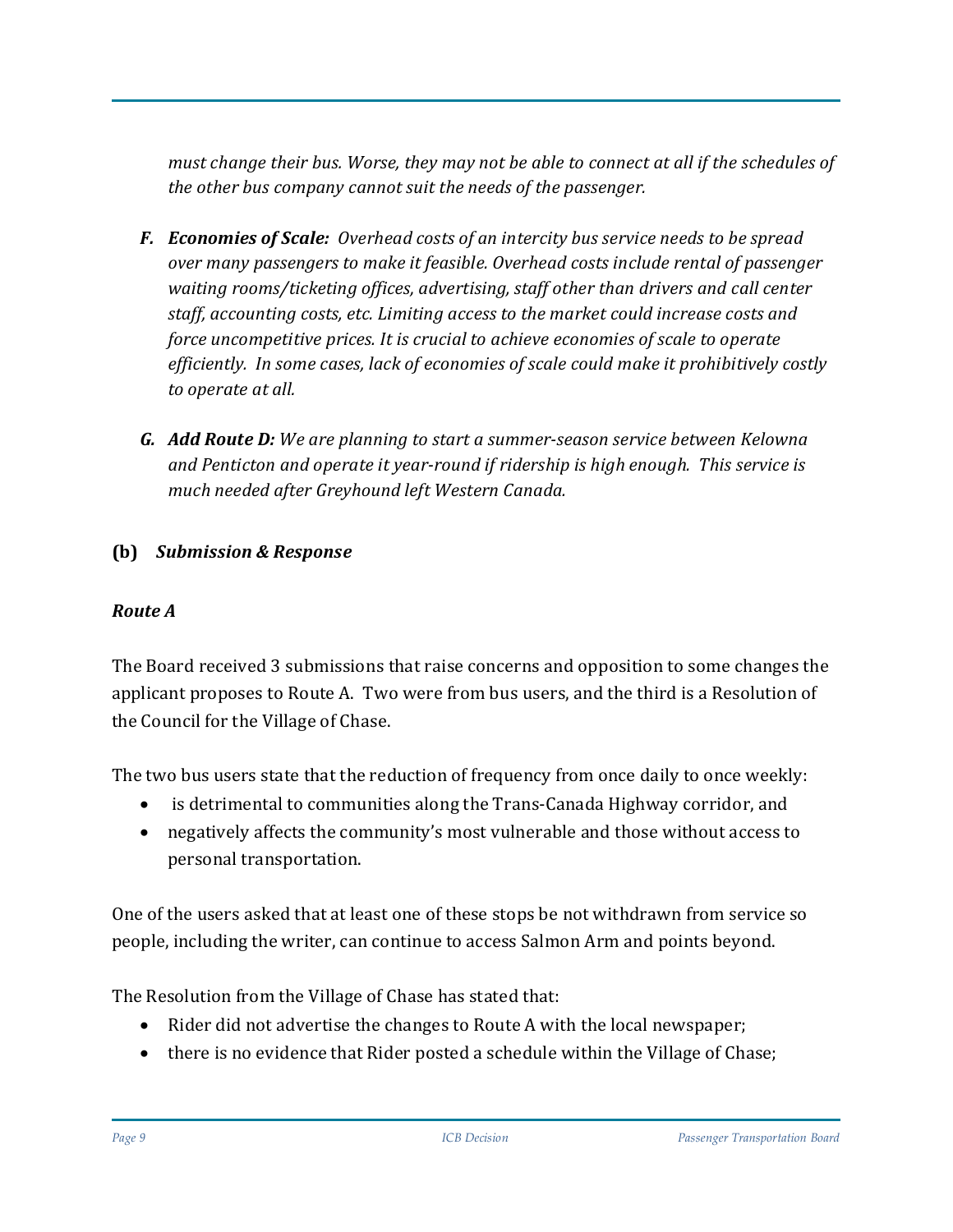- based on a conversation with Rider it conceded that residents cannot actually catch the bus in Chase but rather, would need to travel to Salmon Arm or Kamloops to board a bus; and
- the Village of Chase has never been put on Rider's schedule.

In replies the Board received, the applicant made the following statements:

- We are a small private company operating without government assistance of any kind, and therefore, must take the economics of operating a schedule very seriously.
- There was a reason Greyhound stopped operating and that was that the routes were not viable.

# *Routes B, C & D*

Diversified Transportation made an opposing submission on a portion of the application to add Routes B, C and D. Its submission stated:

- The public need for the service the applicant, Rider Express, proposes is being met by Diversified Transportation Ltd. (eBus) through twice daily departures linking Kamloops and Kelowna. Additionally, we have added a third schedule between Kelowna and Vancouver on Fridays and Sundays to ensure any anticipated growth continues to be met.
- The PT Board has issued operating authority to three carriers to service this corridor where we operate. Adding a fourth carrier will have detrimental effects on the current operators and does not promote sound economic conditions in the passenger transportation business in British Columbia.

In a reply received by the Board, the applicant stated:

• Diversified Transportation Ltd. states that the route cannot sustain a fourth service. On the other hand, it is applying to operate to Salmon Arm which we have currently service to. So Diversified Transportation Ltd. is contradicting themselves. Rider suggests that a second service from/to Salmon Arm is not needed with the current ridership numbers.

The Board gives more weight to submissions that back up claims with facts or details. I have considered the opposing submissions and the applicant's responses in my review of this application.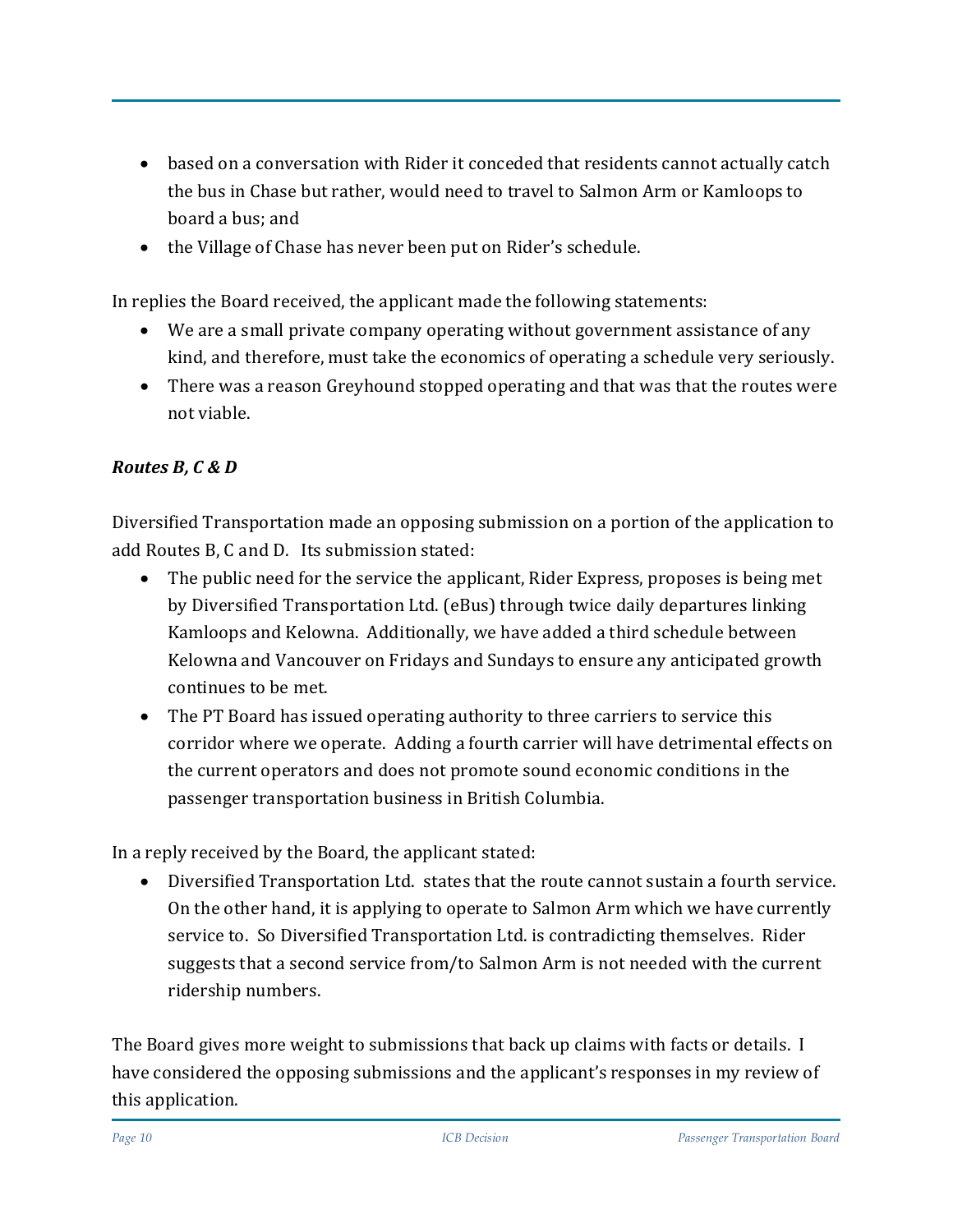# **V. Board Mandate**

Section 28(1) of the *Passenger Transportation Act* says that the Board may approve the application, if the Board considers that:

- (a) there is a public need for the service the applicant proposes to provide;
- (b) the applicant is a fit and proper person to provide the service and is capable of providing it; and
- (c) the application, if granted, would promote sound economic conditions in the passenger transportation business in British Columbia.

# **VI. Reasons for the Board's Decision**

# *Route A:*

# *Proposed Service Reduction and Route Point Eliminations*

Rider Express applied to reduce service on Route A by cutting 4 of 14 route points that must be served under the licence, and by reducing the minimum frequency of service on remaining points east of Kamloops from 1 trip per day to 2 trips per week (in each direction).

With respect to the proposed cuts, the current minimum route frequency is a total of 14 trips per week. Locations proposed for cuts are:

- Langley
- Coquitlam
- Chase
- Sorrento

On May 9, 2019, Rider Express indicated that it wanted to pull back its request to reduce the minimum route frequency. When asked for clarification, the principal advised that Rider lost money providing service in Winter 2018, that ridership has been growing since, and he hopes the company will not need to go back to once a week. He also indicated that he would not eliminate Chase and Sorrento and would add those points to the reservation system.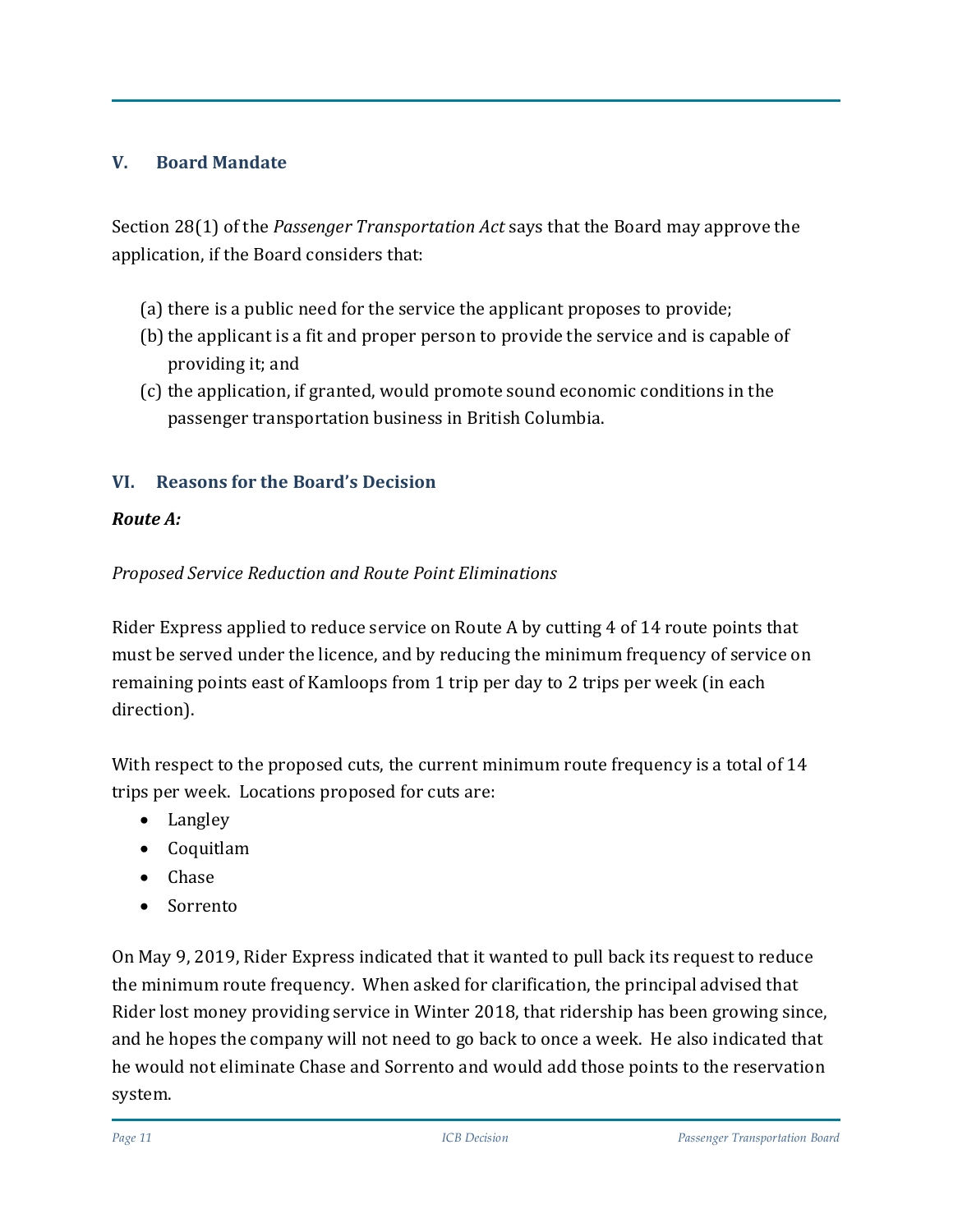The Board is tasked with considering the evidence it has to determine whether a public need exists for the minimum route frequencies and required service points in the applicant's licence. It must also determine whether the requirements it approves or sets promote sound economic conditions in the passenger transportation business in British Columbia. When the Board makes a decision on an application, it can approve, modify or set terms and conditions of licence.

# *Minimum Route Frequency (Kamloops - BC/AB border)*

On the Highway 1 segment of Route A east of Kamloops, Rider Express applied to reduce the minimum route frequency from a total of 14 trips per week to 2. No other ICB operator has a licence to serve communities on this corridor.

To show the requirement for the proposed route reduction, Rider has submitted its weekly ridership count from November 26, 2018 to March 4, 2019. Rider states that it operates a 55-passenger coach and it is carrying only 2 to 3 passengers. The applicant subsequently indicated incremental increases in ridership and service levels since then, and that the company is hopeful that ridership will break even through next winter.

# *Service Requirements for Coquitlam, Langley, Sorrento & Chase*

With respect to Coquitlam and Langley on the Vancouver – Kamloops segment of Rider's route, three ICB operators are on this corridor. The other two operators are Diversified Transportation (eBus) and Wilson's Transportation. Of the three licensees, only Rider has a licence that requires it to provide scheduled service to Coquitlam; and only Rider and eBus have a licence that requires scheduled service to Langley (both with a minimum of 1 trip per day in each direction). The three licensees have "alternative points" terms and conditions that authorize them to provide service to communities, including Coquitlam (and Langley with respect to Wilson's), that are not listed as a required route point on the Metro-Vancouver – Kamloops corridor.

With respect to Sorrento and Chase, Rider Express is the sole ICB operator on Highway 1 between Kamloops and the Alberta border. No other operator has a licence that requires or authorizes pick up in Chase or Sorrento.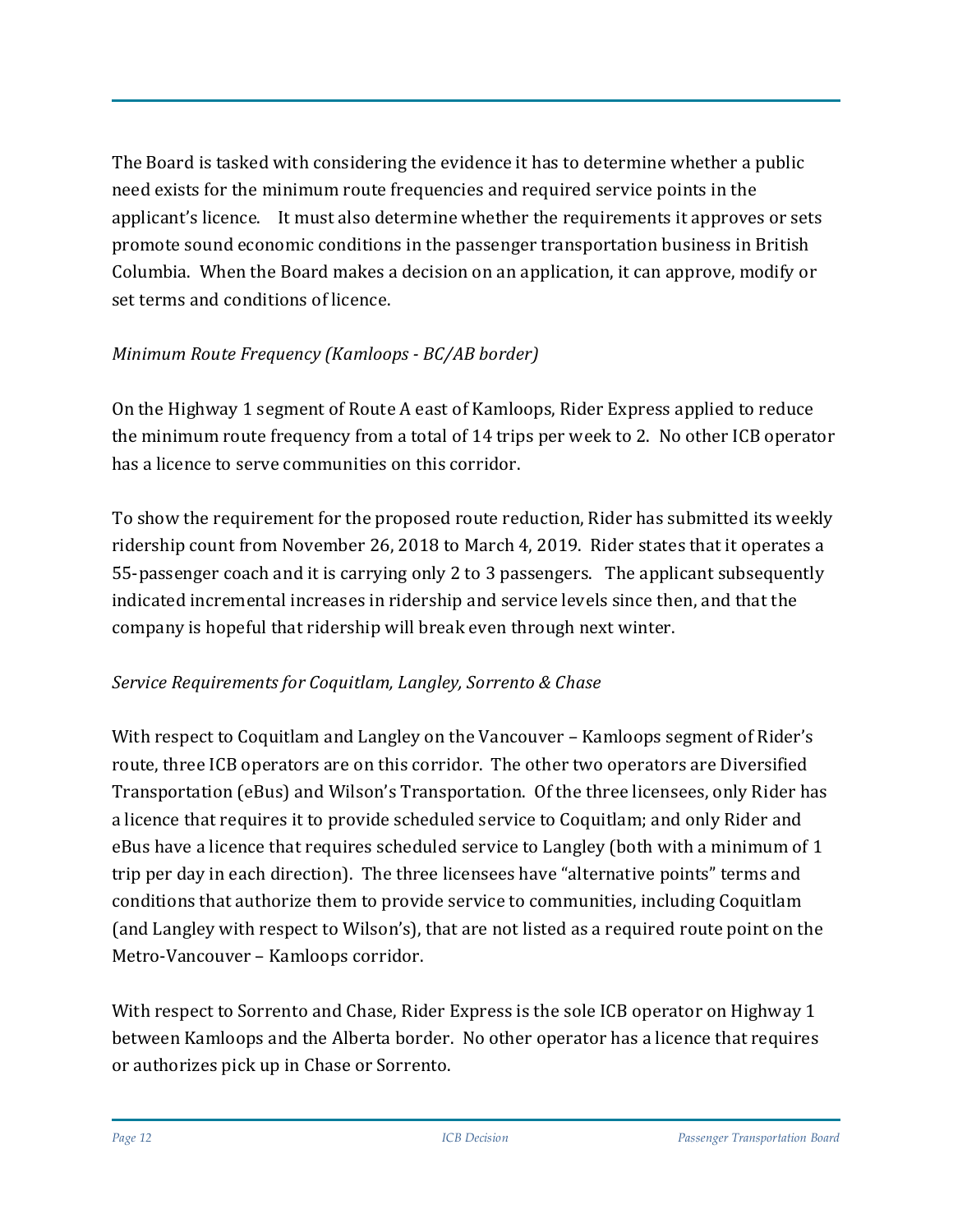# *Analysis and Findings (Route A)*

The applicant has been providing an extra-provincial inter-city bus connection since Fall 2018 after Greyhound stopped providing service. Ridership was not as high as Rider expected and service levels were, at times, not as frequent as required. Reducing the minimum service requirements in Rider's licence, as applied for, may impact some people who do not drive, including some seniors, as well as the people and businesses of communities that have limited commercial passenger transportation options.

Information respecting incremental improvements in ridership and service levels are positive. However, the improvements have been brief and we are not convinced by the available evidence that service on the Kamloops-Alberta segment of the Highway 1 corridor will necessarily be sustainable at 1 or more trips per day.

The evidence of low ridership supports a reduction in minimum route frequency (MRF) to 2 trips per week (each direction) on the eastern segment of the route, and a reduction in the number of locations where service must be provided on Route A. Rider's existing terms and conditions allow Rider to pick up or drop off passengers at any location, municipality or unincorporated area that is between the terminating points and on highway corridors approved for this route. With a reduction to minimum service requirements set out in this decision, the applicant may, at any time and on its own initiative, increase services levels on any segment and for any community along Route A. Reducing the MRF and cutting the 4 required route points gives Rider more flexibility to operate as frequently and at as many locations as can be supported by ridership (including Chase, Sorrento, Langley, and Coquitlam).

Rider has demonstrated that it is prepared to increase service levels and stops as ridership increases. However, with the low ridership, a reduction in minimum requirements gives Rider the authorization and flexibility that improves its ability to sustain a financiallyviable inter-provincial transportation operation that connects Vancouver with Highway 1 communities in the province and destinations in Alberta.

We find that reducing the minimum frequency to 2 trips per week in each direction (Kamloops – Alberta), and eliminating 4 of the required route points on Route A is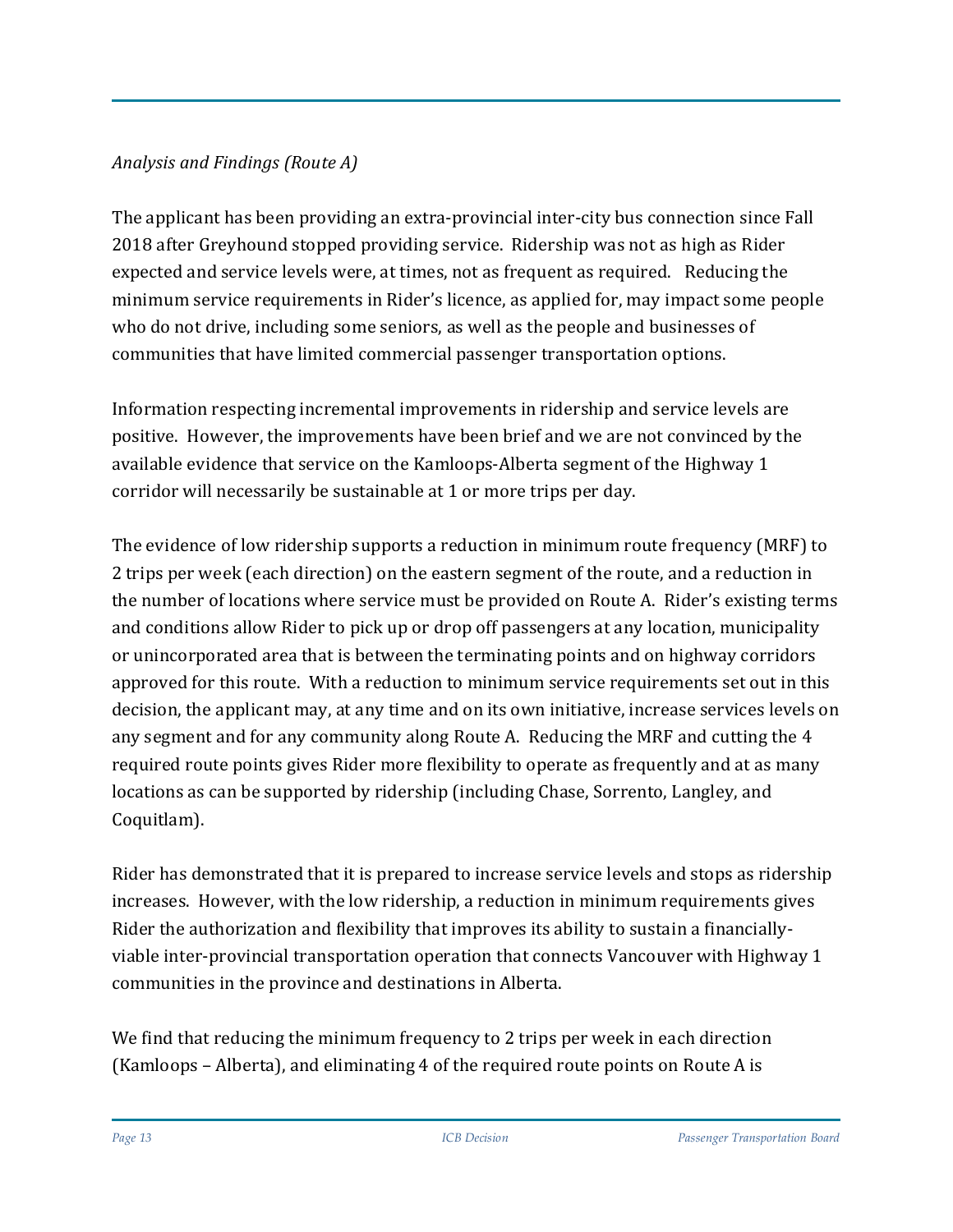commensurate with the level of public need, and that it promotes sound economic conditions in the passenger transportation business.

Rider must meet notice requirements set out in Appendix 1 before it can implement the amendments established by this decision.

#### *Routes B & C:*

Rider Express proposes to add two routes (B & C) that connect Route A with Kelowna. ICB service is available on the routes that Rider Express proposes to add. Tables 1 and 2 compares the proposals with existing services.

#### **Table 1: Proposed and Existing ICB Authorizations: Kamloops – Kelowna via HWY 97**

|           | <b>Rider Express Application Proposals</b>           |           | <b>Current ICB Licensed Services</b>                 |
|-----------|------------------------------------------------------|-----------|------------------------------------------------------|
|           | <b>Add Route B:</b>                                  |           | Diversified (eBus) Route B:                          |
| $\bullet$ | Kamloops-Vernon-Kelowna via Monte Creek <sup>1</sup> |           | Kamloops-Vernon-Kelowna via Monte Creek <sup>1</sup> |
| $\bullet$ | Total weekly MRF: 14 trips                           |           | Total weekly MRF: 14 trips                           |
| $\bullet$ | Stops may be made on a reservation required basis    | $\bullet$ | Stops may be made on a reservation required basis    |

#### **Table 2: Proposed and Existing ICB Authorizations: Merritt - Kelowna**

| <b>Rider Express Application Proposals</b>                     | <b>Current ICB Licensed Services</b>                           |
|----------------------------------------------------------------|----------------------------------------------------------------|
| <b>Add Route C:</b>                                            | Diversified (eBus) Route C:                                    |
| Merritt - Kelowna                                              | Vancouver-Merritt-Kelowna                                      |
| Total weekly MRF: 14 trips<br>$\bullet$                        | Total weekly MRF: 14 trips<br>٠                                |
| Stops may be made on a reservation required basis<br>$\bullet$ | Stops may be made on a reservation required basis<br>$\bullet$ |
|                                                                | Wilson's Route 3:<br>Vancouver-Merritt-Kelowna                 |
|                                                                | Total weekly MRF: 14 trips<br>٠                                |
|                                                                |                                                                |

ł

<span id="page-13-0"></span> $<sup>1</sup>$  Monte Lake is not a route point in the licence.</sup>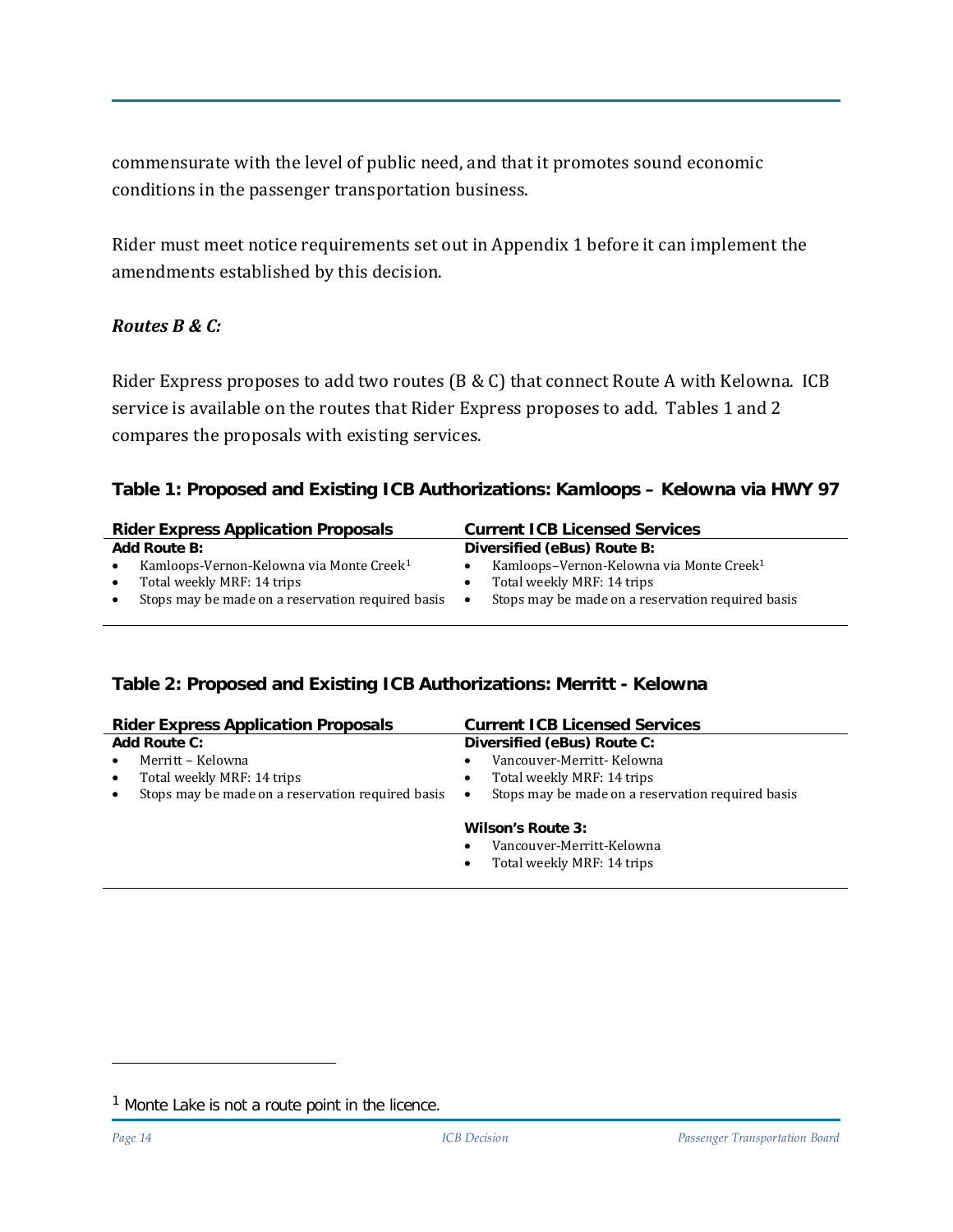To show public need to operate on Routes B and C, Rider has submitted copies of Facebook posts. We found this information to be general in nature and based on opinion. Some of the posts were comments made in reference to Alberta and Saskatchewan. The posts referring to British Columbia made no reference to connections or travel to Kelowna or the surrounding area and were lacking in probative value.

Overall, the Board looks for detailed information that the applicant collects directly from people who would use the proposed ICB service. The route frequency proposed by the applicant should be supported by evidence given with the application. Letters, emails, forms of social media links (written by the passengers who would benefit from the proposed ICB service) should contain the following details:

- Why, when, and how often the writer needs the proposed service.
- Whether they use any other services and why they would use the proposed ICB service instead.
- Acknowledgement that proposed price levels are in line with their expectations.
- The writer's name and contact information.

Based on the above evidence, and the fact that service is available from two other operators, we are not persuaded that there is a public need for the service the applicant proposes for Routes B and C

Reviewing this particular application, the applicant has not demonstrated public need to our satisfaction. Routes B and C that Rider is proposing are served by other carriers and as a result, we are unable to find that the application if granted, would promote sound economic conditions in the passenger transportation business in British Columbia.

# *Route D:*

Rider Express seeks authorization to operate between Kelowna and Penticton on a seasonable basis 1 trip per week, a corridor that has not had ICB service since Greyhound's exit from Western Canada at the end of October 2018. Table 3 sets out more details. The left column describes the service. For reference, the right column summarizes minimum service levels prior to the departure of Greyhound Canada.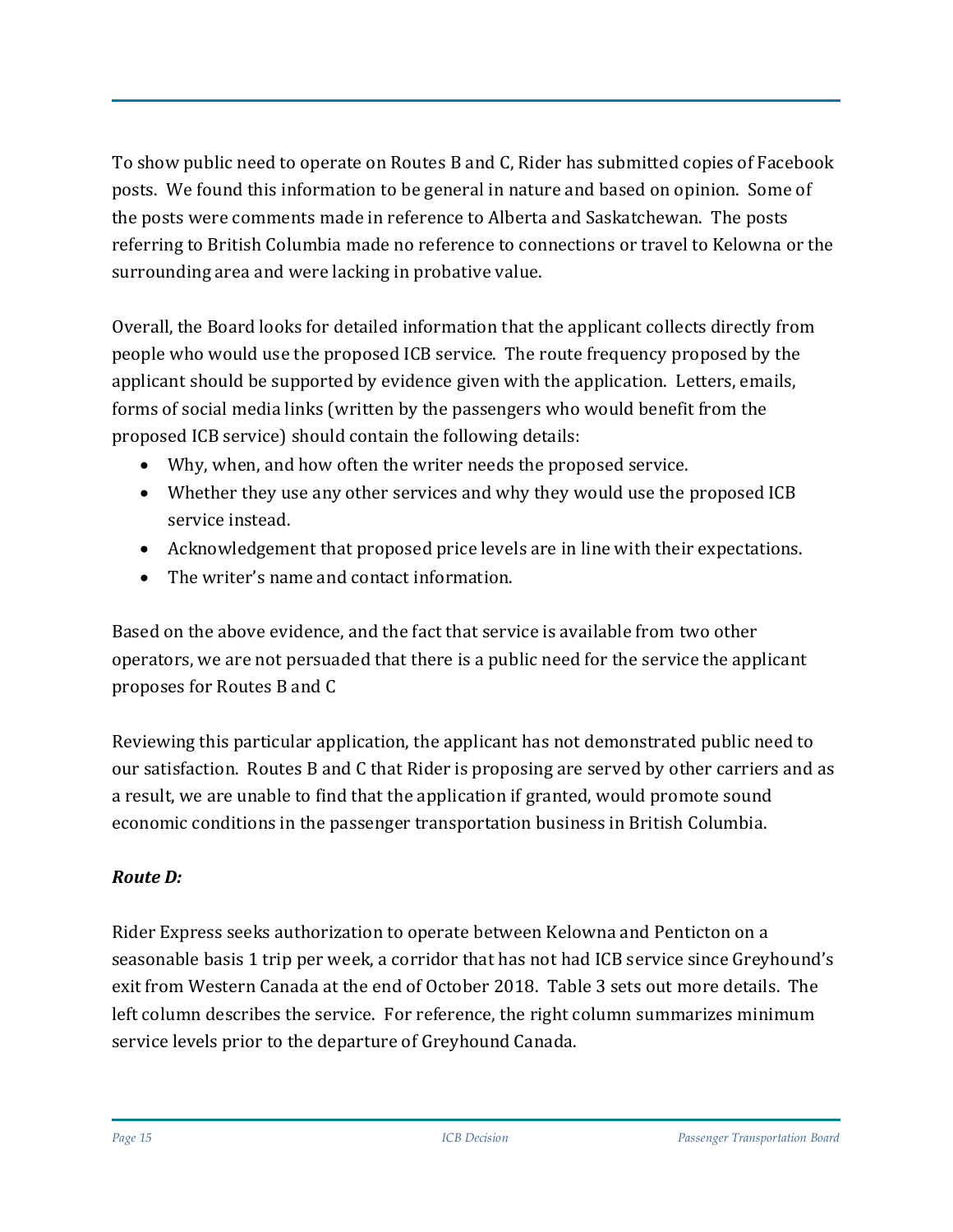|           | <b>Rider Express Application Proposal</b>         | Greyhound Canada Licence (pre-2019) <sup>2</sup>     |
|-----------|---------------------------------------------------|------------------------------------------------------|
|           | <b>Add Route D</b>                                | Route B <sub>2</sub>                                 |
| $\bullet$ | Kelowna – Penticton                               | Kelowna – Penticton                                  |
| $\bullet$ | Total weekly MRF: 2 trips                         | Total weekly MRF: 4 trips (approved for Spring 2018) |
| $\bullet$ | Seasonal Minimum: April 15 - October 15           | Total weekly MRF: 14 trips (prior to Spring 2018)    |
| $\bullet$ | Stops may be made on a reservation required basis |                                                      |

#### **Table 3: ICB Proposal & Prior Service: Kelowna – Penticton Corridor**

Routes B and C were refused due to the applicant showing no evidence of public need. Route D is proposed as part of a proposed network that connects its established Route A via its proposed Routes B and C which are refused.

Reviewing application materials for Route D based on the simplified ICB application criteria, the primary focus is generally on applicant fitness. Nonetheless, for this route and application, we observe the following:

- No commercial inter-city bus operators service the Kelowna-Penticton corridor
- Other passenger transportation carriers, including commercial passenger directed vehicles, and public transit, are available.

Route D does not link directly with Route A. Routes B and C have been refused, and the evidence received respecting Route D leaves open the possibility that operating Route D could do more to drain resources from Route A than enhance the operation. Despite the existence of some need for starting Route D, we are unable to find that the application, if granted, would promote sound economic conditions in the passenger transportation business in British Columbia. This Route D proposal is refused.

# *Fitness*

Rider Express Transportation Corp. was incorporated in Saskatchewan on October 19, 2017 and registered as an extra-provincial company in British Columbia on August 8, 2018. The principal, Firat Uray, has 25 years of work experience managing his family-owned bus company in Turkey. This company's fleet was comprised of six 55-passenger buses and six 46-passenger owner/operator contract buses. Rider Express currently operates four 14 passenger buses and one 55-passenger coach.

ł

<span id="page-15-0"></span><sup>&</sup>lt;sup>2</sup> Greyhound Canada withdrew bus services from Western Canada on October 31, 2018.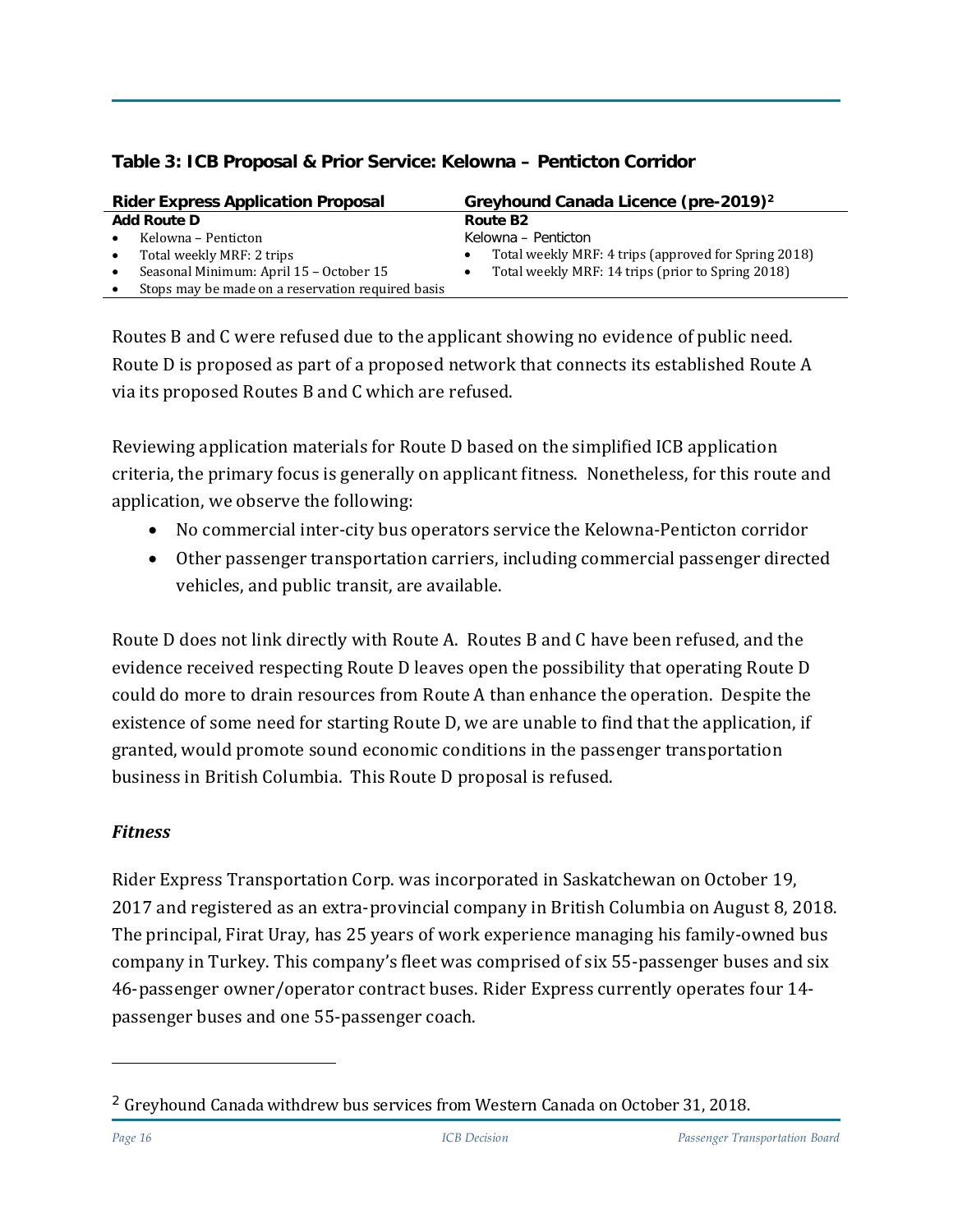The disclosure forms of Unlawful Activity and Bankruptcy from the principal indicates no negative concerns.

Rider has a Saskatchewan Certificate of Safety Fitness: NSC effective 30, 2017 Satisfactory-Unaudited SK0178080. Its driver qualifications are: Class 1A or Class 2 licence, two or more years of experience, a clean driver abstract, first aid and CPR trained, and a clean criminal record.

The file from the Passenger Transportation Branch contained information regarding 3 complaints. These matters were closed by the Branch and two administrative penalties were imposed.

The Board carefully considered the issue of applicant fitness. The Board expects licensees to comply with their obligations as set out in the Passenger Transportation Act, regulations and its terms and conditions of licence.

The applicant signed the Board's Declarations declaring, among other things, that it will operate its vehicles in accordance with the Passenger Transportation Act and the Liquor Control and Licensing Act.

There has not been any information brought to our attention to prove the applicant is not fit and proper.

The financial information included a three-year financial projection and information regarding start-up funding, and a balance sheet as at June 30, 2018.

We find the applicant to be a fit and proper person with the necessary skills and infrastructure in place that would indicate that they are capable of managing and providing the ICB services.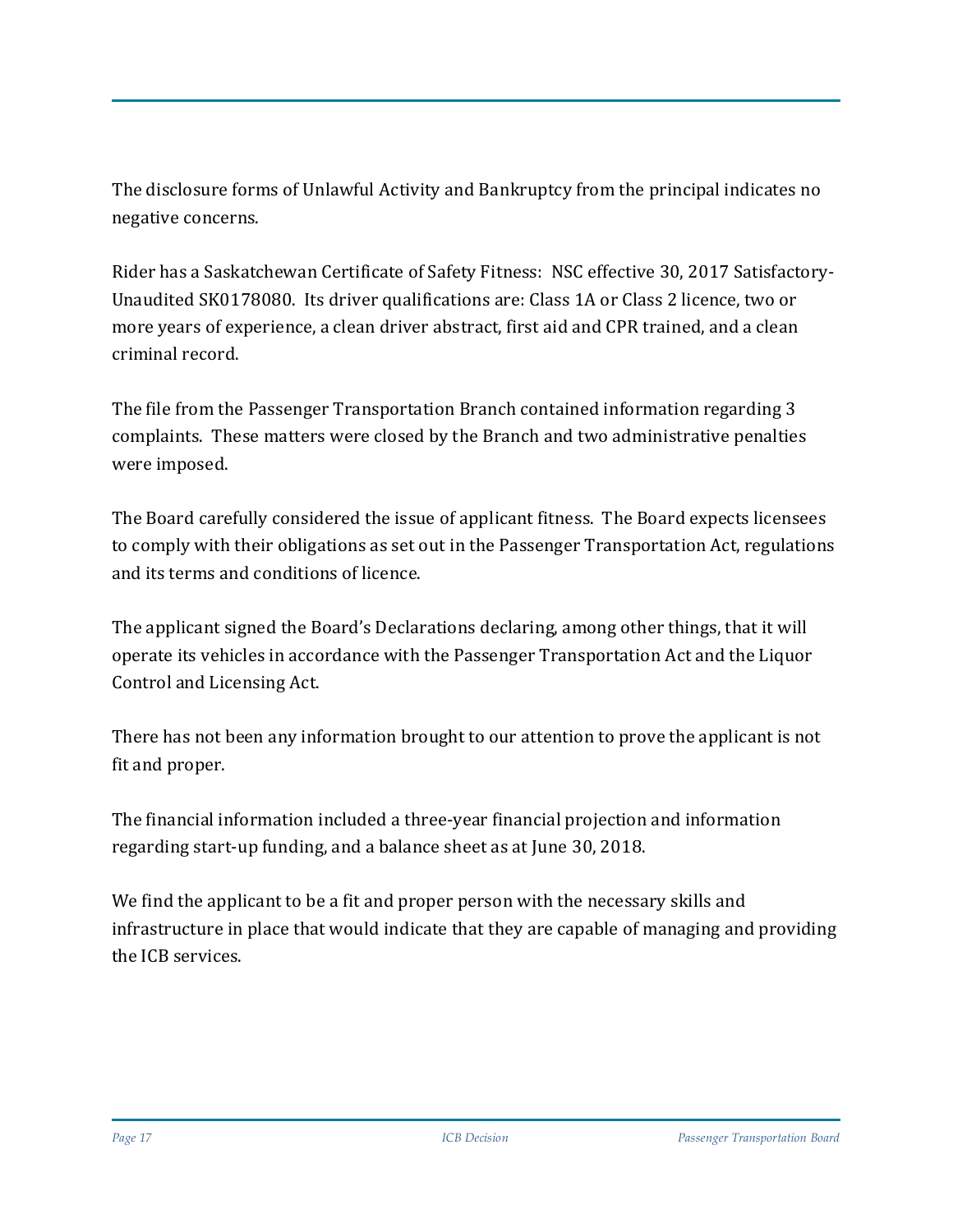#### **VII. Conclusion**

For the reasons above, this application is approved in part as set out in this decision. The Board establishes notice requirements, and terms and conditions of licence that are attached to this decision as Appendices I and II. These form an integral part of the decision.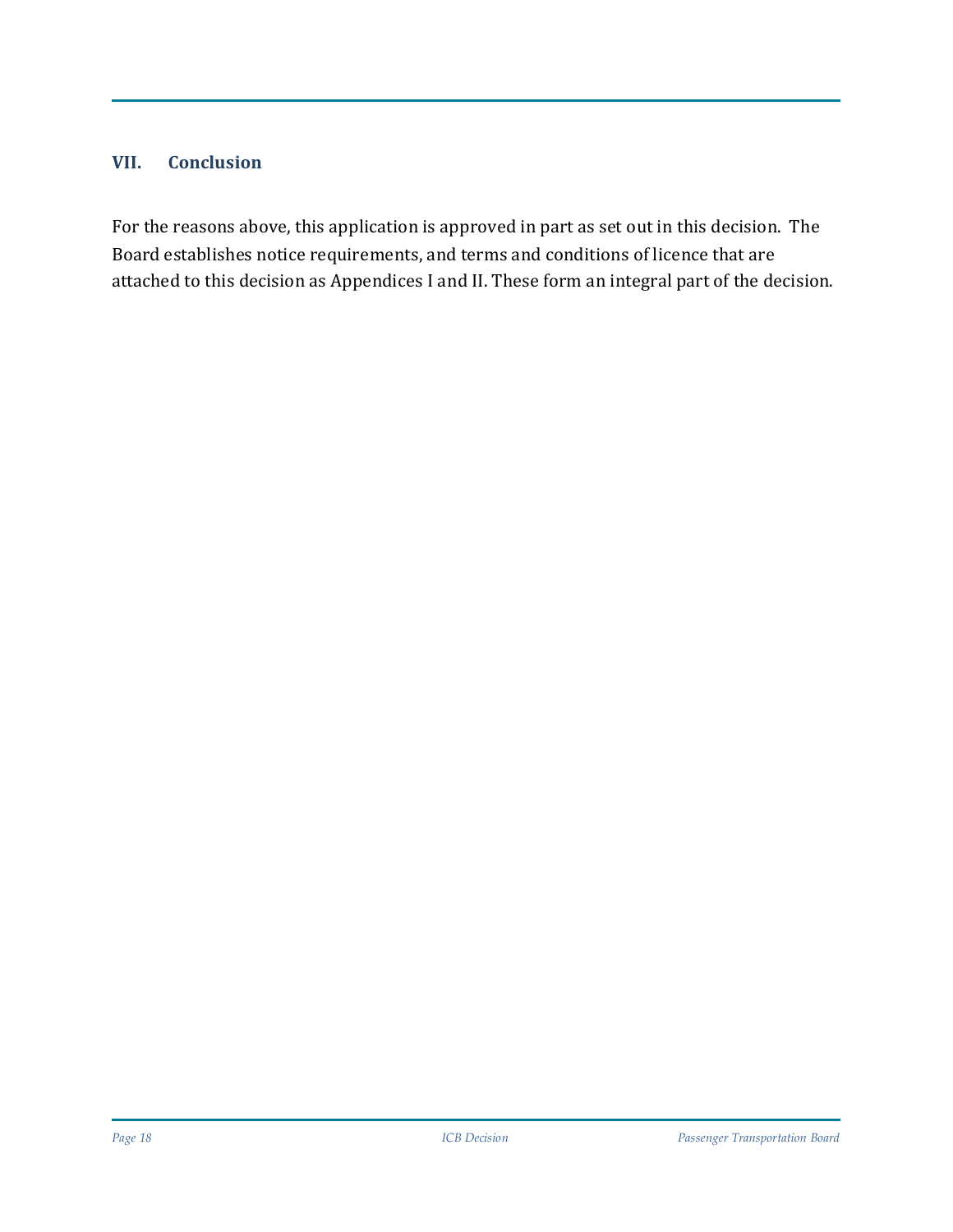# **Appendix I: Public Notice Requirements**

Rider Express Transportation Corp.

A Passenger Transportation Licence must be issued by the Registrar of Passenger Transportation under section 29 or renewed under section 34 of the *Passenger Transportation Act* before the licensee may operate in accordance with the reduced requirements in the terms and conditions approved in this decision.

# **Direction to the Applicant Regarding Notice and Implementation (Route A)**

After this decision is published, Rider Express Transportation Corp. must, at least 14 days before implementing schedule changes below the current minimum route frequency and before eliminating any route point(s) authorized by this decision, post notice of the changes and the effective date in a prominent location on Rider Express Transportation Corp. website. Copies of the notice(s) and screen shots of the webpage(s) with a notice must be provided to the Registrar of Passenger Transportation before an amended licence may be obtained.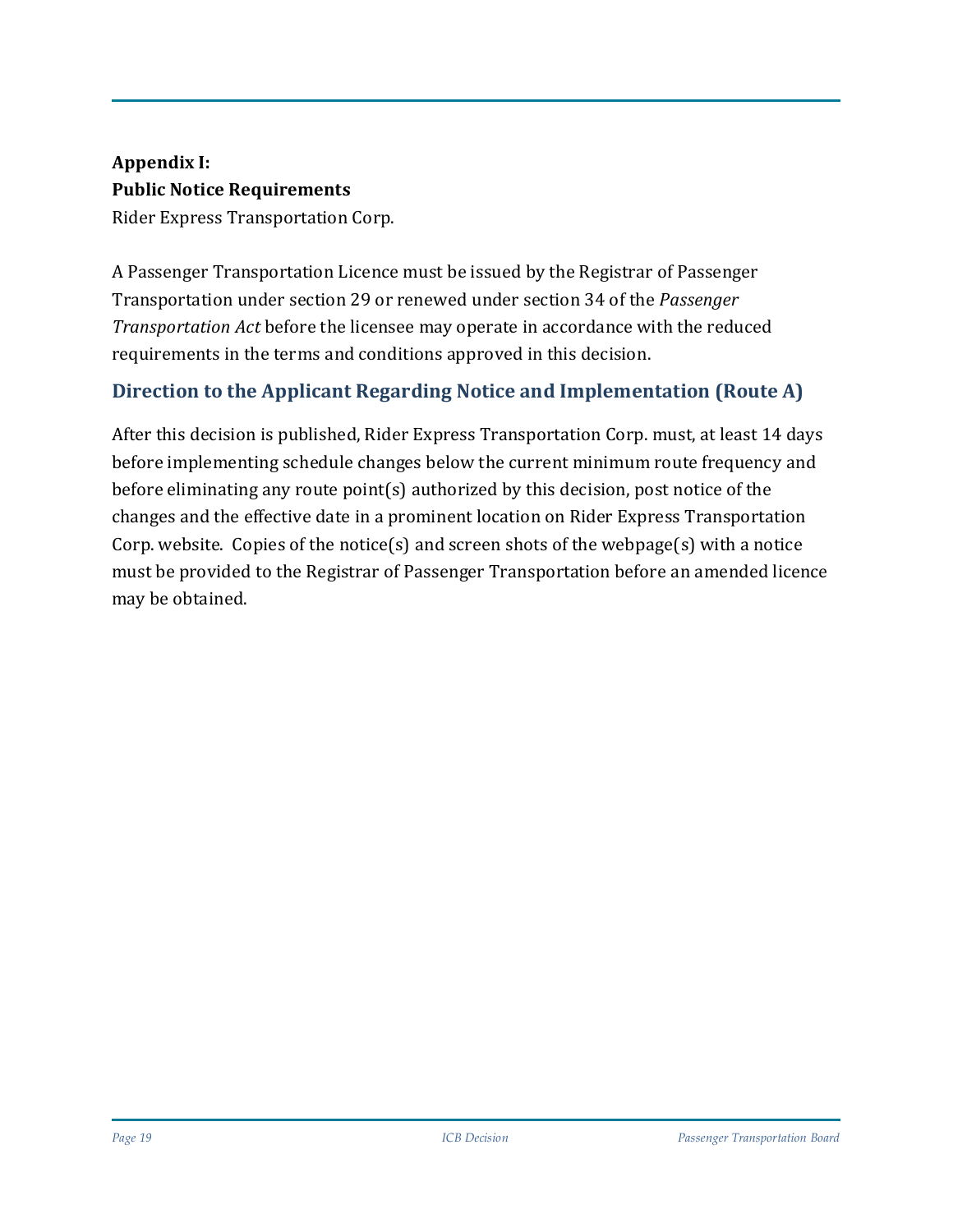# **Appendix II**:

# **Terms & Conditions**

Rider Express Transportation Corp.

| <b>Special</b><br>Authorization | <b>Inter-City Bus (ICB)</b>                                                                                                                                                                                                                                                                                                                                                                                                                                                                                                                                                                                                                                                   |  |  |  |
|---------------------------------|-------------------------------------------------------------------------------------------------------------------------------------------------------------------------------------------------------------------------------------------------------------------------------------------------------------------------------------------------------------------------------------------------------------------------------------------------------------------------------------------------------------------------------------------------------------------------------------------------------------------------------------------------------------------------------|--|--|--|
| <b>Terms &amp; Conditions</b>   |                                                                                                                                                                                                                                                                                                                                                                                                                                                                                                                                                                                                                                                                               |  |  |  |
| <b>Vehicles</b>                 | All buses must be accessible to persons with mobility aids.                                                                                                                                                                                                                                                                                                                                                                                                                                                                                                                                                                                                                   |  |  |  |
| <b>Services</b>                 |                                                                                                                                                                                                                                                                                                                                                                                                                                                                                                                                                                                                                                                                               |  |  |  |
| Service                         | Transportation of passengers must be provided:<br>a) on a scheduled basis, and<br>b) in accordance with minimum frequencies and other terms and<br>conditions of licence that apply to the routes and route points.                                                                                                                                                                                                                                                                                                                                                                                                                                                           |  |  |  |
| <b>Schedule</b>                 | The licence holder must publish, in a manner accessible to the general<br>public, a schedule for each route with the time and location of each<br>stop, and must carry in each vehicle a copy of the schedule that the<br>vehicle is following.                                                                                                                                                                                                                                                                                                                                                                                                                               |  |  |  |
| <b>Service Exception</b>        | Routes may be operated on a "pre-booked" or "reservation required"<br>basis provided that:<br>applicable routes are identified as a "pre-booked" or "reservation<br>a)<br>required" service in all current, published schedule information,<br>and<br>b) these routes are available at all times for pre-booking or<br>reservation on the licensee's website.<br>When these conditions are met and when no reservations have been<br>received for pickup or dropoff at one or more points on the route by the<br>time service is scheduled to be provided, the licence holder has the<br>option of not providing service to those points that would otherwise be<br>required. |  |  |  |
| <b>Alternative Points</b>       | The licence holder may pick up or drop off passengers at any location,<br>municipality or unincorporated area that is between the terminating<br>points and along the highway corridors for the inter-city bus route(s)<br>below.                                                                                                                                                                                                                                                                                                                                                                                                                                             |  |  |  |